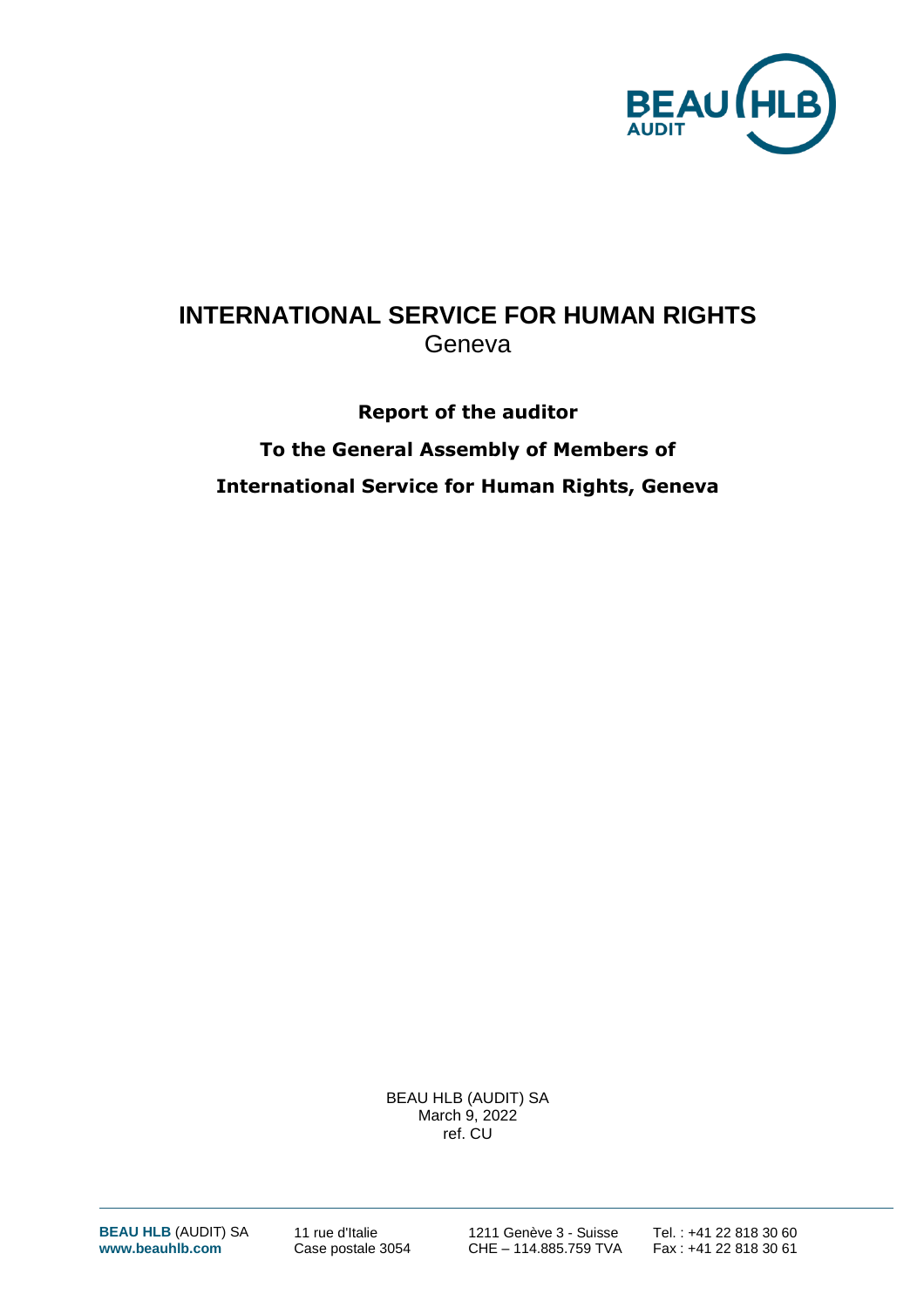

Auditors' report to the General Assembly of Members of International Service for Human Rights, Geneva

As statutory auditors, we have audited the accounting records and the financial statements (Balance sheet, Profit and Loss Statement, appendices and notes) of **International Service for Human Rights** for the year ended December 31, 2021.

### Board of Association's responsibility

The Board of the Association is responsible for the preparation of these financial statements in accordance with the requirements of Swiss law (NAS and Swiss GAAP-RPC) and International Standard on Auditing (ISA), the accounting principles described in the Notes 2 to 4 of the financial statements and the Association's articles of incorporation. The responsibility includes designing, implementing and maintaining an internal control system relevant to the preparation of financial statements that are free from material misstatement, whether due to fraud or error. The Board of the Association is further responsible for selecting and applying appropriate accounting policies and making accounting estimates that are reasonable in the circumstances.

### Auditor's responsibility

Our responsibility is to express an opinion on these financial statements based on our audit. We conducted our audit in accordance with Swiss law, Swiss Auditing Standards and International Standard on Auditing (ISA). Those standards require that we plan and perform the audit to obtain reasonable assurance whether the financial statements are free from material misstatement.

An audit involves performing procedures to obtain audit evidence about the amounts and disclosures in the financial statements. The procedures selected depend on the auditor's judgement, including the assessment of the risks of material misstatement of the financial statement, whether due to fraud or error. In making those risk assessments, the auditor considers the internal control system relevant to the entity's preparation of the financial statements in order to design audit procedures that are appropriate in the circumstances, but not for the purpose of expressing an opinion on the effectiveness of the entity's internal control system. An audit also includes evaluating the appropriateness of the accounting policies used and the reasonableness of accounting estimates made, as well as evaluating the overall presentation of the financial statements. We believe that the audit evidence we have obtained is sufficient and appropriate to provide a basis for our audit opinion.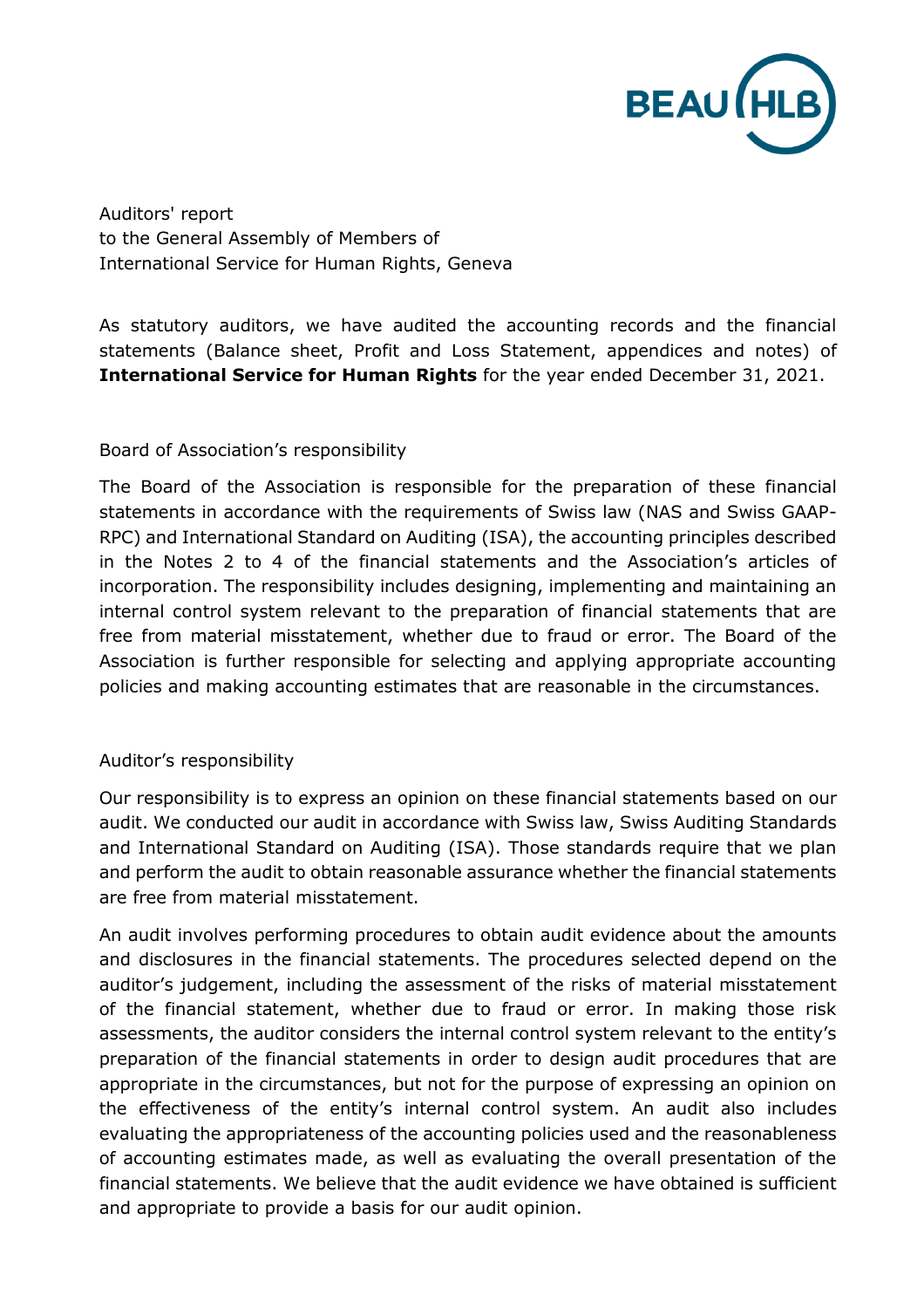

In our opinion, the accounting records and financial statements for the year ended December 31, 2021 (with a total Balance Sheet of 2'284'271,-- CHF and a positive result of 90'025,-- CHF) comply with Swiss law (NAS), International Standards on Auditing (ISA), the statutes and the accounting principles of International Service for Human Rights as described in the Notes 2 to 4 of the financial statements, and the Association's articles of incorporation.

BEAU HLB (AUDIT) SA

Mehmet Cem ÛNAL Réviseur agréé

Appendices:

- Annual accounts (balance sheet, profit and loss account)
- Appendixes and Notes to the annual financial statement.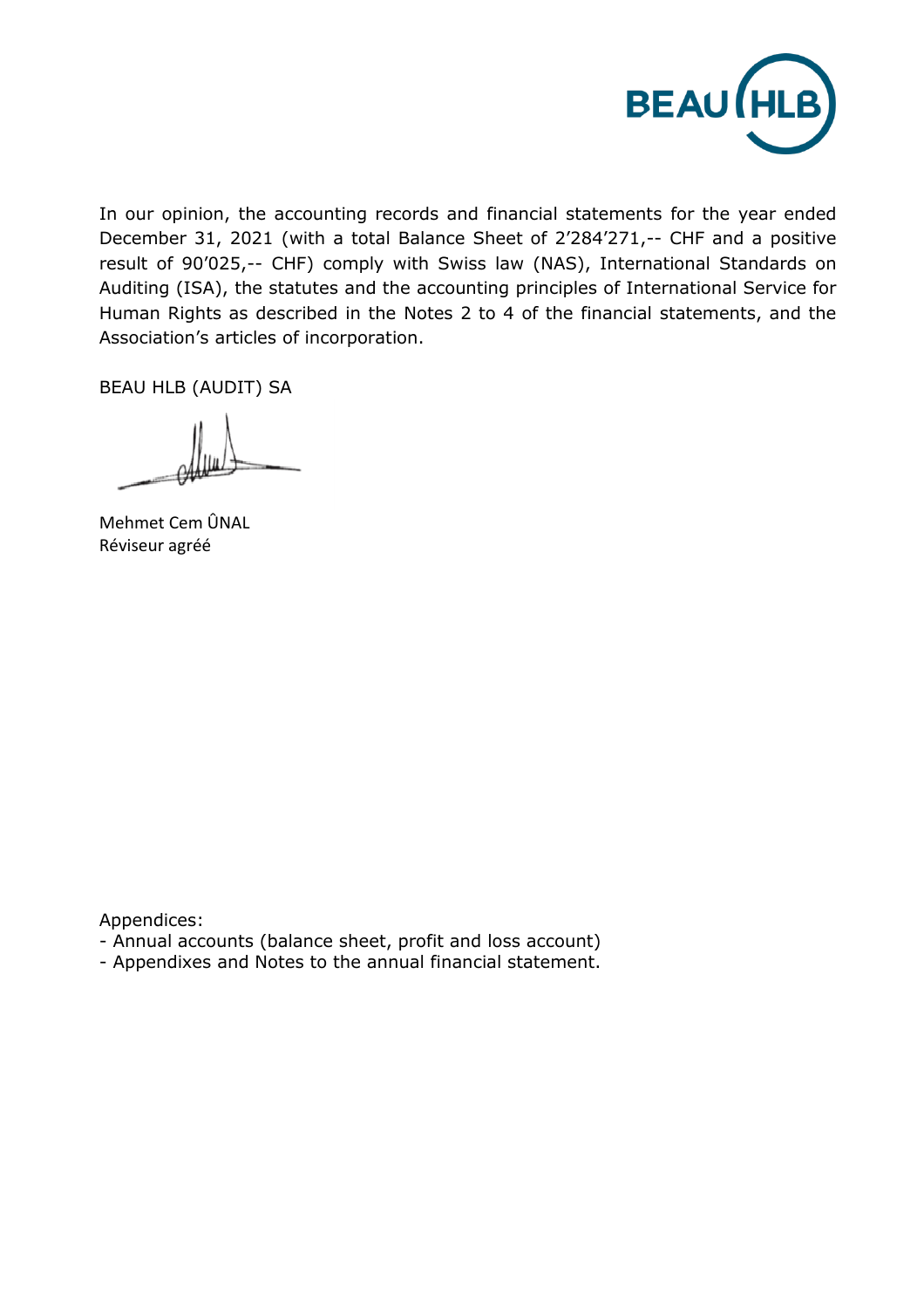

## **GENEVA**

## **and Report of the Auditor FINANCIAL STATEMENTS Year ending December 31, 2021**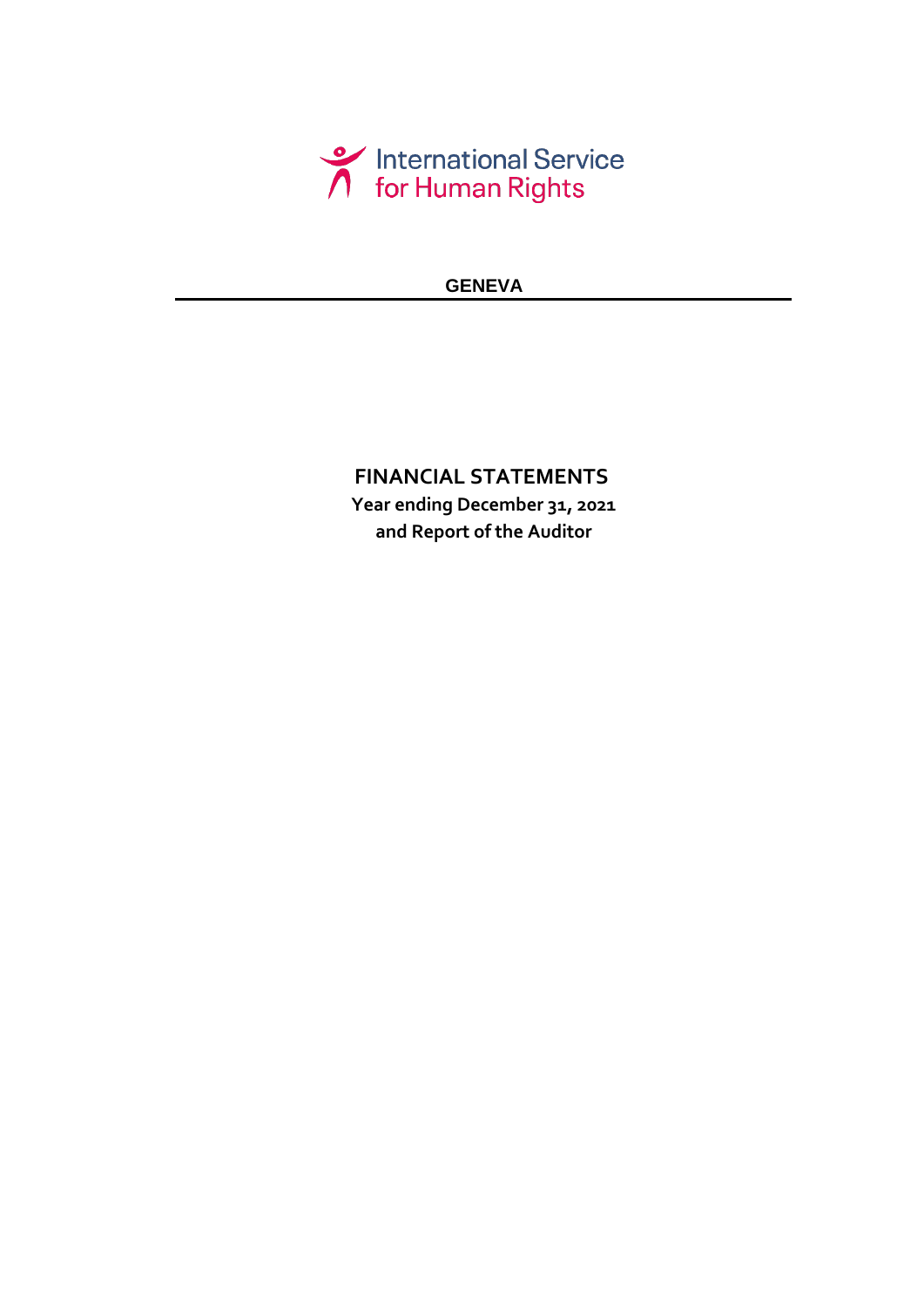| <b>BALANCE SHEET ENDING DECEMBER 31, 2021</b><br><b>COMPARED TO DECEMBER 31, 2020</b>                                                                |                               |                               |  |  |  |  |
|------------------------------------------------------------------------------------------------------------------------------------------------------|-------------------------------|-------------------------------|--|--|--|--|
|                                                                                                                                                      | 31.12.2021<br><b>CHF</b>      | 31.12.2020<br><b>CHF</b>      |  |  |  |  |
| <b>ASSETS</b>                                                                                                                                        |                               |                               |  |  |  |  |
| <b>CURRENT ASSETS</b><br>PETTY CASH<br>BANK ACCOUNTS & SPECIAL BANK ACCOUNTS<br>Sub-Total                                                            | 814<br>1 559 535<br>1 560 349 | 294<br>1 151 730<br>1 152 024 |  |  |  |  |
| <b>DEBTORS</b><br><b>WITHHOLDING TAX</b>                                                                                                             | 11 630                        | 39 552                        |  |  |  |  |
| DEFERRED & ACCRUED ASSETS <sup>5</sup><br><b>DEFERRED EXPENSES</b><br><b>GRANT RECEIVABLE GVT &amp; INTER-GOV</b><br><b>GRANT RECEIVABLE NON-GVT</b> | 406 938<br>305 353            | 734 292<br>302 619            |  |  |  |  |
| <b>Total DEFERRED &amp; ACCRUED ASSETS</b>                                                                                                           | 712 291                       | 1 036 911                     |  |  |  |  |
| <b>TOTAL ASSETS</b>                                                                                                                                  | 2 2 8 4 2 7 1                 | 2 2 2 8 4 8 7                 |  |  |  |  |
| <b>LIABILITIES &amp; RESERVES</b>                                                                                                                    |                               |                               |  |  |  |  |
| <b>CURRENT LIABILITIES</b><br><b>PROVISIONS</b><br>Sub-Total                                                                                         | 150 606<br>51 408<br>202 014  | 86 642<br>86 642              |  |  |  |  |
| DEFERRED GRANTS <sup>3a</sup>                                                                                                                        | 1 397 980                     | 1 547 593                     |  |  |  |  |

|                                                                     | z zo4 zi i                   | Z ZZO 401        |
|---------------------------------------------------------------------|------------------------------|------------------|
|                                                                     |                              |                  |
| <b>LIABILITIES &amp; RESERVES</b>                                   |                              |                  |
| <b>CURRENT LIABILITIES</b><br><b>PROVISIONS</b><br><b>Sub-Total</b> | 150 606<br>51 408<br>202 014 | 86 642<br>86 642 |
| DEFERRED GRANTS <sup>3a</sup>                                       | 1 397 980                    | 1 547 593        |
| <b>Total LIABILITIES</b>                                            | 1 599 994                    | 1 634 235        |
| <b>RESERVES</b><br><b>RESERVE FUNDS</b>                             | 594 251                      | 568 589          |
| <b>EXCESS INCOME (CHARGES) FOR THE YEAR</b>                         | 90 0 25                      | 25 663           |
| <b>Total RESERVES</b>                                               | 684 276                      | 594 252          |
| <b>Total LIABILITIES AND RESERVES</b>                               | 2 2 8 4 2 7 1                | 2 2 2 8 4 8 7    |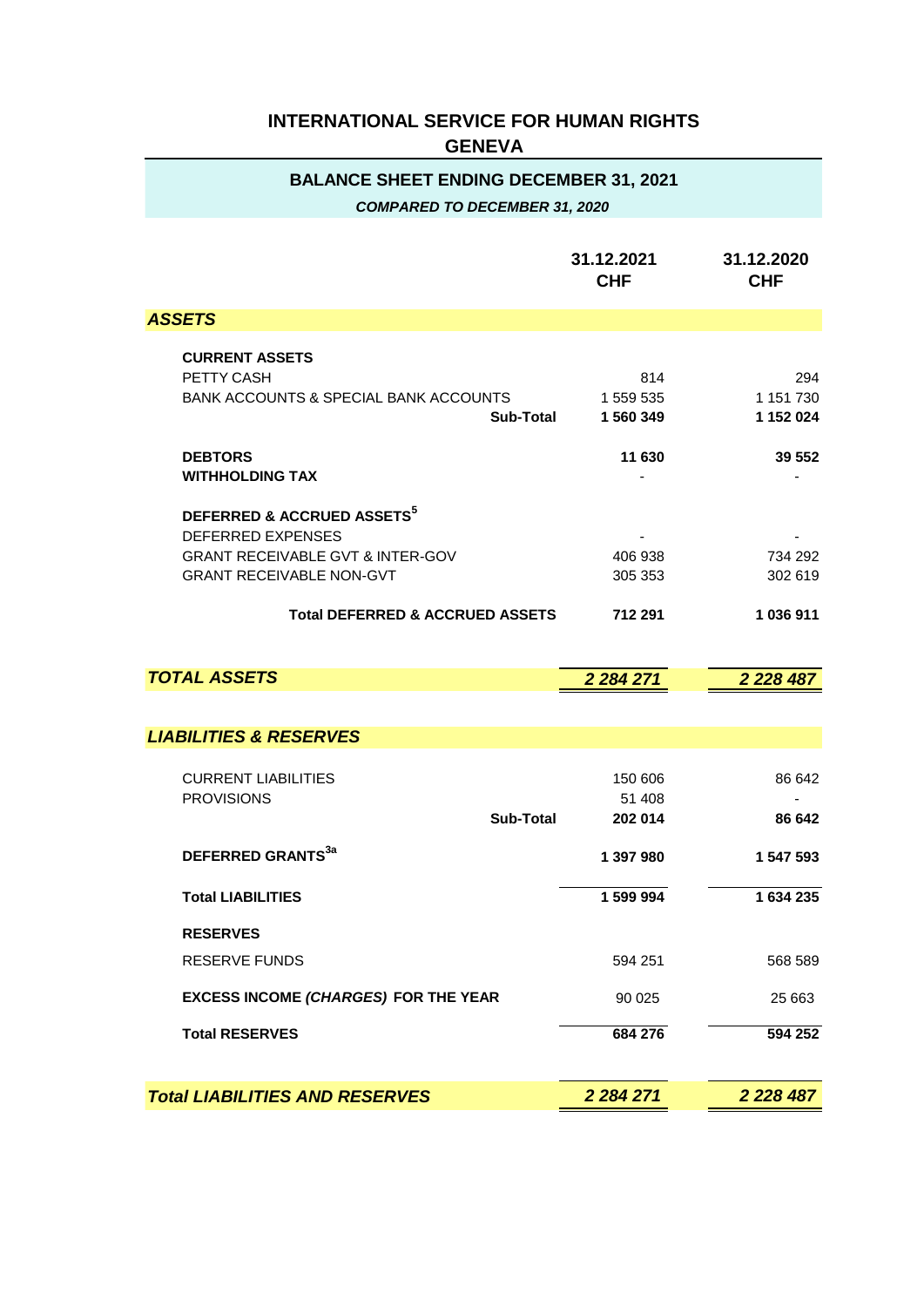| <b>PROFIT &amp; LOSS STATEMENT AT DECEMBER 31, 2021</b>                                                                             |                                          |                                         |  |  |  |  |
|-------------------------------------------------------------------------------------------------------------------------------------|------------------------------------------|-----------------------------------------|--|--|--|--|
| <b>COMPARED TO DECEMBER 31, 2020</b>                                                                                                |                                          |                                         |  |  |  |  |
|                                                                                                                                     | 31.12.2021<br>CHF                        | 31.12.2020<br><b>CHF</b>                |  |  |  |  |
| <b>INCOME<sup>3</sup> (APPENDIX I)</b>                                                                                              |                                          |                                         |  |  |  |  |
|                                                                                                                                     |                                          |                                         |  |  |  |  |
| <b>REVENUES - CORE</b>                                                                                                              |                                          |                                         |  |  |  |  |
| <b>GOVERNMENTAL AGENCIES</b><br><b>FOUNDATIONS &amp; TRUST</b><br>INDIVIDUAL DONORS<br><b>OTHER REVENUE</b>                         | 1 245 817<br>381 050<br>14 201<br>72 913 | 1 292 192<br>449 690<br>30 932<br>80777 |  |  |  |  |
| <b>Total CORE GRANTS</b>                                                                                                            | 1713981                                  | 1853591                                 |  |  |  |  |
| <b>REVENUES - EARMARKED</b>                                                                                                         |                                          |                                         |  |  |  |  |
| <b>GOVERNMENTAL AGENCIES</b><br><b>FOUNDATIONS &amp; TRUST</b><br>INTERGOVERNMENTAL AGENCIES<br>SPECIAL CONTRIBUTIONS & CONSULTANCY | 1 715 184<br>223 187<br>22 000<br>42 217 | 845 054<br>139 013<br>69 4 26<br>68 241 |  |  |  |  |
| <b>Total REVENUES EARMARKED</b>                                                                                                     | 2 002 588                                | 1 121 734                               |  |  |  |  |
| <b>TOTAL INCOME</b>                                                                                                                 | 3716568                                  | 2 975 325                               |  |  |  |  |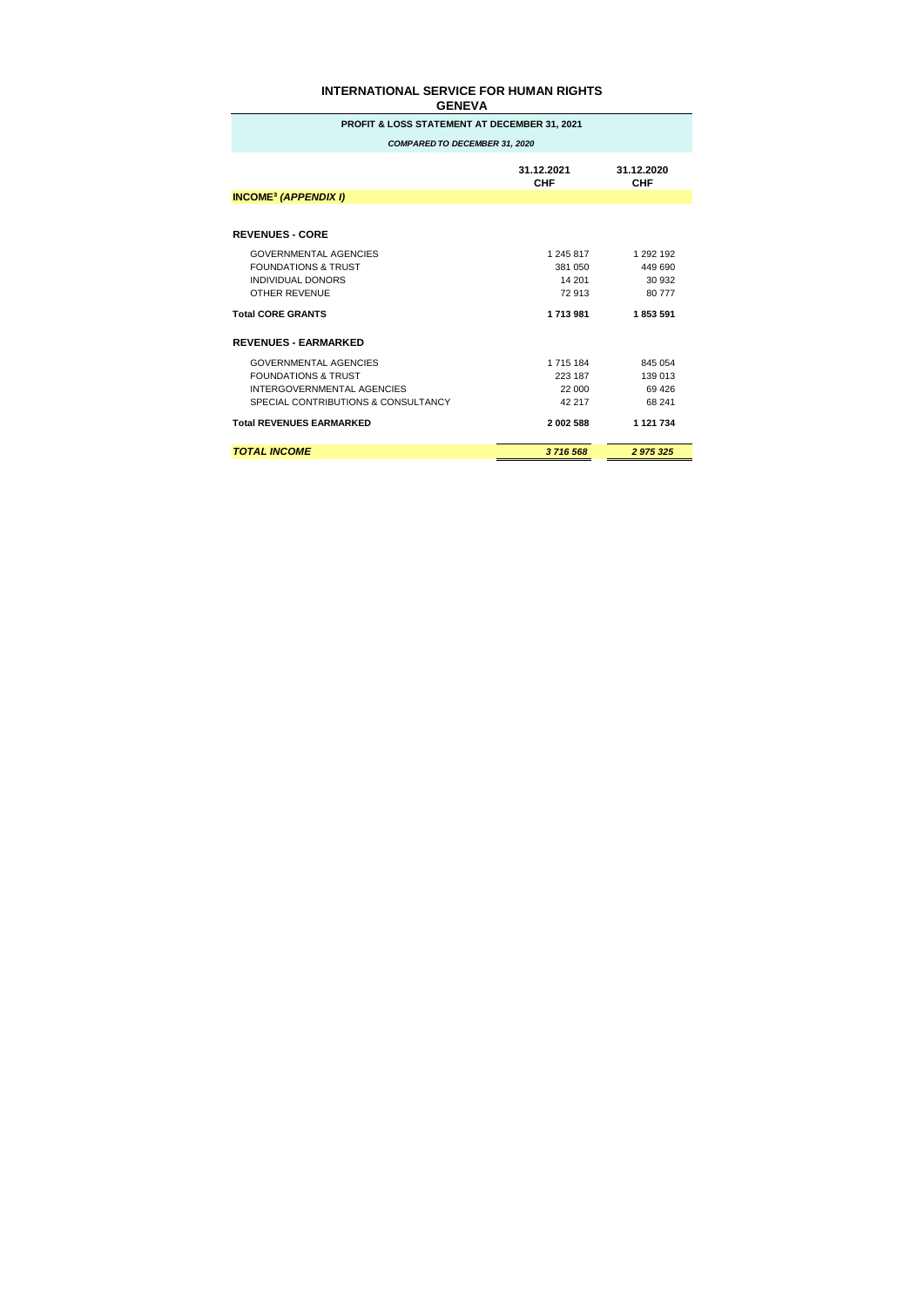| UCNEVA                                                             |                          |                          |  |  |  |  |
|--------------------------------------------------------------------|--------------------------|--------------------------|--|--|--|--|
| PROFIT & LOSS STATEMENT AT DECEMBER 31, 2021                       |                          |                          |  |  |  |  |
| <b>COMPARED TO DECEMBER 31, 2020</b>                               |                          |                          |  |  |  |  |
|                                                                    | 31.12.2021<br>CHF        | 31.12.2020<br><b>CHF</b> |  |  |  |  |
| <i><b>CHARGES</b></i>                                              |                          |                          |  |  |  |  |
| <b>PERSONNEL CHARGES</b>                                           |                          |                          |  |  |  |  |
| <b>GENEVA OFFICE</b>                                               |                          |                          |  |  |  |  |
| <b>GVA STAFF GROSS SALARIES</b><br><b>GVA STAFF SOCIAL CHARGES</b> | 1961270                  | 1 583 455                |  |  |  |  |
| STAFF PROFESSIONAL DEVELOPMENT & EVENTS                            | 165 577<br>3930          | 230 567<br>3 0 0 4       |  |  |  |  |
| INTERNSHIP PROGRAMME                                               | 16 105                   | 968                      |  |  |  |  |
| CONSULTANTS / EXPERT'S HONORARIA                                   | 48 202                   | $\overline{\phantom{a}}$ |  |  |  |  |
| <b>FELLOWSHIP PROGRAMME</b>                                        | 10 163                   | 25 614                   |  |  |  |  |
| PERSONNEL PERMITS, VISAS, INSURANCE                                | 331                      | 3 0 2 1                  |  |  |  |  |
| <b>Total PERSONNEL COST GVA</b>                                    | 2 205 580                | 1846629                  |  |  |  |  |
| <b>GENERAL EXPENDITURES</b>                                        |                          |                          |  |  |  |  |
| MISSIONS/TRAVEL/ACCOMMODATION                                      |                          |                          |  |  |  |  |
| <b>STAFF TRAVEL COST</b>                                           | 6832                     | 6 1 1 7                  |  |  |  |  |
| STAFF DSA & OTHER TRAVEL RELATED COST                              | 4 6 0 4                  | 4418                     |  |  |  |  |
| THIRD PARTY/PARTICIPANT TRAVEL                                     | 27 657                   | 22 268                   |  |  |  |  |
| THIRD PARTY / ACCOMMODATION                                        | 23 3 65                  | 10 946                   |  |  |  |  |
| THIRD PARTY/PARTICIPANT PERDIEMS                                   | 12 092                   | 8 2 4 4                  |  |  |  |  |
| PERMITS.VISAS. INSURANCE                                           | 1 1 5 1                  | 1 370                    |  |  |  |  |
| TRAINING, MEETING COSTS, INTERPRETATION & EVEN                     | 91 865                   | 76 198                   |  |  |  |  |
| <b>PARTNER SUPPORT &amp; SUB-GRANTS</b>                            | 195 990                  | 17767                    |  |  |  |  |
| COMMUNICATION TOOLS & INTERPRETATION                               | 10558                    | $\overline{a}$           |  |  |  |  |
| Total MISSIONS/TRAVEL/ACCOMMODATION                                | 374 114                  | 147 328                  |  |  |  |  |
| PUBLICATIONS, TRANSLATIONS, OUTREACH                               |                          |                          |  |  |  |  |
| PUBLICATIONS, TRANSLATIONS & GRAPHIC DESIGNS                       | 126 635                  | 91 085                   |  |  |  |  |
| SOCIAL MEDIA, ADVOCACY VIDEO & OUTREACH                            | 48 701                   | 32 078                   |  |  |  |  |
| WEBSITE MANAGEMENT / ONLINE COMMUNICATIONS                         | 122 209                  | 30 641                   |  |  |  |  |
| NEW MODULE OF ISHR ACADEMY                                         | 90 559                   | 39 928                   |  |  |  |  |
| <b>REPRESENTATION &amp; MEMBERSHIPS</b>                            | 707                      | 526                      |  |  |  |  |
| OTHER FUNDRAISING & DONOR RELATIONS                                | $\overline{\phantom{a}}$ |                          |  |  |  |  |
| <b>PROGRAMME &amp; PROJECT EVALUATIONS</b>                         | 18 554                   |                          |  |  |  |  |
| <b>Total PUBLICATIONS, TRANSLATIONS, OUTREACH</b>                  | 407 365                  | 194 257                  |  |  |  |  |
| OFFICE RENTALS / OPERATING COSTS                                   |                          |                          |  |  |  |  |
| <b>OFFICE RENTAL</b>                                               | 140 509                  | 138 373                  |  |  |  |  |
| <b>PREMISES &amp; MAINTENANCE</b>                                  | 12 579                   | 14 600                   |  |  |  |  |
| GENERAL OPERATIONAL COST (PHONE.MAIL)                              | 13 386                   | 11 336                   |  |  |  |  |
| OFFICE SUPPLIES & MATERIALS                                        | 1 3 9 6                  | 3 987                    |  |  |  |  |
| IT/INFRASTRUCTURE & SUPPORT                                        | 91 183                   | 75 986                   |  |  |  |  |
| <b>FURNITURE &amp; EQUIPMENT</b>                                   | 3 1 7 2                  | 447<br>30 162            |  |  |  |  |
| <b>INSURANCE</b><br><b>Total OFFICE RENTALS / OPERATING COST</b>   | 32 615<br>294 840        | 274 891                  |  |  |  |  |
|                                                                    |                          |                          |  |  |  |  |
| <b>FINANCIAL CHARGES/ AUDIT FEES</b>                               |                          |                          |  |  |  |  |
| <b>ADMIN. &amp; BANK CHARGES</b>                                   | 4866                     | 1685                     |  |  |  |  |
| <b>AUDIT FEES</b>                                                  | 15 113                   | 13 370                   |  |  |  |  |
| FOREIGN EXCHANGE GAIN/LOSS                                         | 40 974                   | 33 633<br>48 688         |  |  |  |  |
| <b>Total FINANCIAL CHARGES/AUDIT FEES</b>                          | 60 952                   |                          |  |  |  |  |
| <b>GOVERNANCE &amp; STRATEGY</b><br><b>BOARD MEMBER COSTS</b>      |                          | 237                      |  |  |  |  |
| STRATEGIC RETREAT & OTHER GOVERNANCE /EVALU                        | 1929                     | 99                       |  |  |  |  |
| INNOVATION FUND & KEY PROGRAMME SUPPORT FUI                        | $\sim$                   |                          |  |  |  |  |
| <b>Total GOVERNANCE &amp; STRATEGY</b>                             | 1929                     | 335                      |  |  |  |  |
| <b>Total GENERAL EXPENDITURES</b>                                  | 1 139 200                | 665 499                  |  |  |  |  |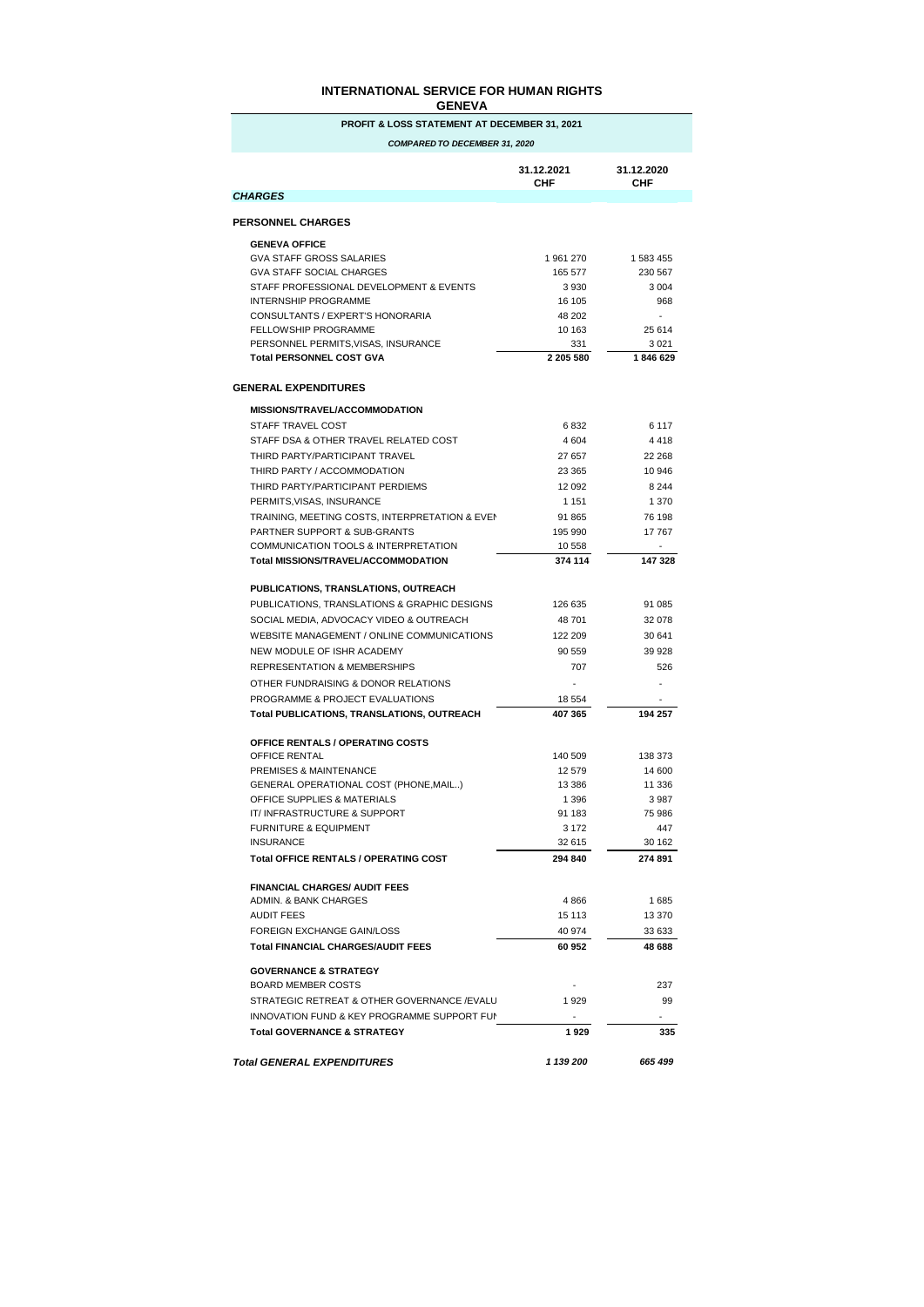| ------                                                  |                          |                   |  |  |  |
|---------------------------------------------------------|--------------------------|-------------------|--|--|--|
| <b>PROFIT &amp; LOSS STATEMENT AT DECEMBER 31, 2021</b> |                          |                   |  |  |  |
| <b>COMPARED TO DECEMBER 31, 2020</b>                    |                          |                   |  |  |  |
|                                                         | 31.12.2021<br><b>CHF</b> | 31.12.2020<br>CHF |  |  |  |
| US FRIENDS OF ISHR INC <sup>6</sup>                     |                          |                   |  |  |  |
| US FRIENDS OF ISHR PROGRAMME                            | 281 764                  | 309 554           |  |  |  |
| <b>Total US FRIENDS OF ISHR INC</b>                     | 281 764                  | 309 554           |  |  |  |
| <b>Total SPECIAL RAPPORTEUR'S MANDATE</b>               |                          | 127 980           |  |  |  |
| <b>TOTAL COSTS</b>                                      | 3 626 543                | 2 949 663         |  |  |  |
| <b>EXCESS INCOME (CHARGES) FOR YEAR</b>                 | 90 025                   | 25 663            |  |  |  |
|                                                         |                          |                   |  |  |  |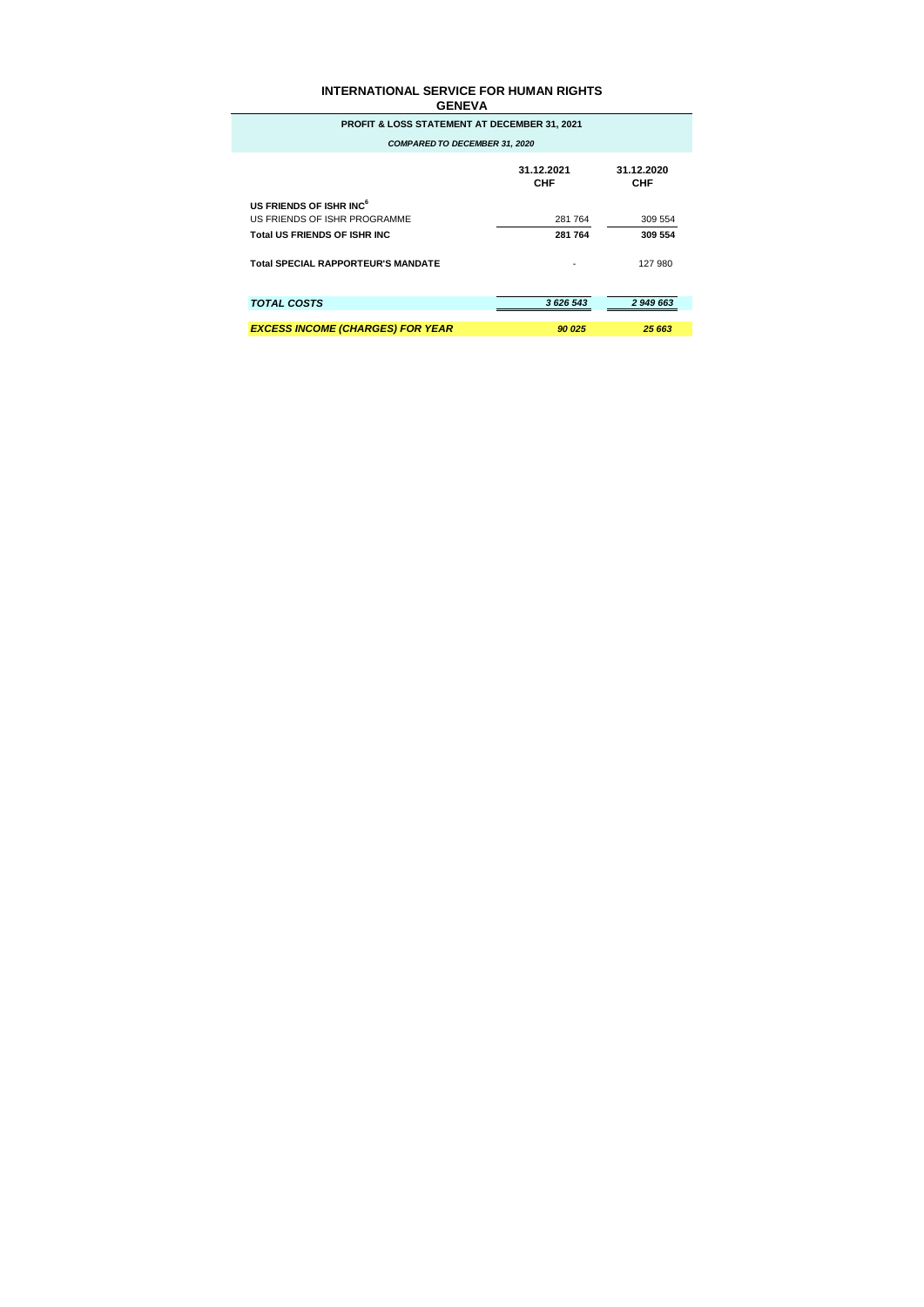### **LIST OF DONORS<sup>3</sup>** *2021 2020 REVENUES - CORE* **GOVERNMENTAL AGENCIES 1 245 817 1 122 192** Denmark - Ministry of Foreign Affairs 145 145 794 145 794 Finland - Ministry of Foreign Affairs 620 000 520 000 444 000 Liechtenstein - Ministry of Foreign Affairs 20 000 20 000 Luxembourg - Ministry of Foreign Affairs 195 16 195 Norway - Ministry of Foreign Affairs 535 131 496 513 Ville de Genève 4 100 4 100 **FOUNDATIONS & TRUST 381 050 449 690** Ford Foundation 181 000 195 000 Open Society Foundations **640 146 640 146 640** Sigrid Rausing Trust 110 050 108 050 **OTHER INCOME<sup>4</sup> 87 114 111 709** Other Revenue 2001 2012 12:30 12:30 12:30 12:30 12:30 12:30 12:30 12:30 12:30 12:30 12:30 12:30 12:30 12:30 12:30 12:30 12:30 12:30 12:30 12:30 12:30 12:30 12:30 12:30 12:30 12:30 12:30 12:30 12:30 12:30 12:30 12:30 12:30 Individual Donors 14 201 30 932 *TOTAL CORE 1 713 981 1 683 591 REVENUES - EARMARKED* **GOVERNMENTAL AGENCIES 1 715 184 1 015 054** Anonymous (US) 11 892 Belgium - Ministry of Foreign Affairs 228 351 33 100 Canada - DFATD 27 226 - Canton de Genève 59 953 23 690 Bureau of Democracy, Human Rights, and Labor *(DRL)* 198 403 195 000 Germany - Ministry of Foreign Affairs 74 150 72 264 Irish Aid 220 391 70 000 Liechtenstein - Ministry of Foreign Affairs 30 000 30 000 30 000 30 000 Luxembourg - Ministry of Foreign Affairs 23 070 23 070 Netherlands - Ministry of Foreign Affairs 349 119 300 000 349 119 Switzerland - Federal Department of Foreign Affairs 170 000 170 000 170 000 United Kingdom - Foreign, Commonwealth & Development Office 238 305 70 000 Ville de Genève de Sant 1900 de Sant 1900 de la second de la second de la second de la second de la second de la second de la second de la second de la second de la second de la second de la second de la second de la secon **FOUNDATIONS & TRUST 223 187 139 013** Loterie Romande 20 000 Brot für die Welt *(Bread for the World)* 88 852 55 803 Hans Wilsdorf Foundation 11 000 9 000 Open Society Foundations **88 022** 74 210 Ford Foundation **15 313 INTERGOVERNMENTAL AGENCIES 22 000 69 426** Organisation internationale de la Francophonie *(OIF)* 22 000 14 426 United Nations Democracy Fund *(UNDEF)* - 55 000 **SPECIAL CONTRIBUTIONS & CONSULTANCY3a 42 217 68 241** *TOTAL EARMARKED 2 002 588 1 291 734 TOTAL INCOME 3 716 568 2 975 325* **APPENDIX I.**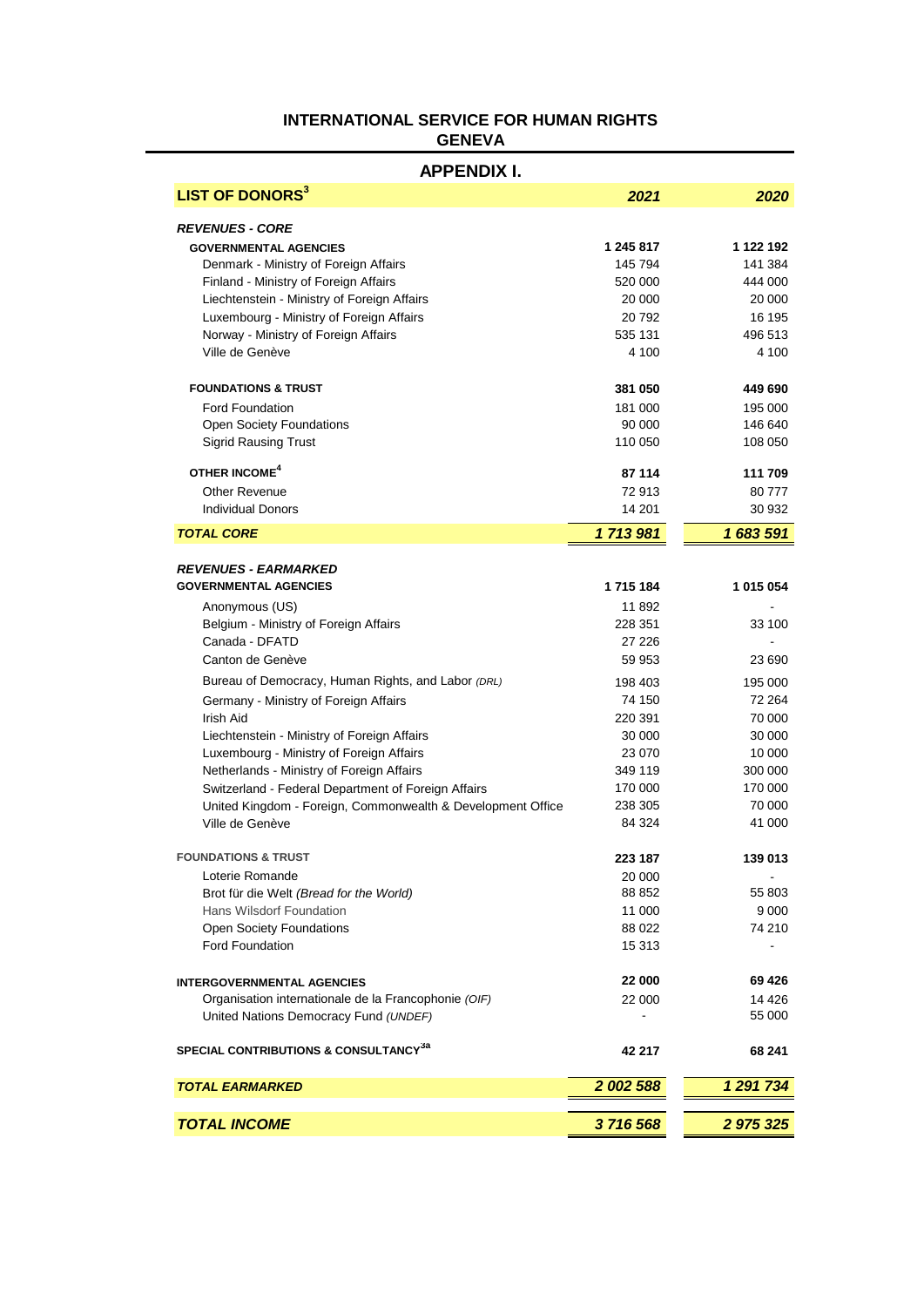## **APPENDIX II.**

| <b>GRANT RECEIVABLE</b>                                       | 2021    | 2020    |  |
|---------------------------------------------------------------|---------|---------|--|
|                                                               |         |         |  |
| <b>GOVERNMENTAL &amp; INTERGOVERNMENTAL AGENCIES</b>          | 306 430 | 732 282 |  |
| Anonymous (US)                                                | 64 343  |         |  |
| Belgium - Ministry of Foreign Affairs                         | 34 155  |         |  |
| Bureau of Democracy, Human Rights, and Labor (DRL)            | 76 000  | 328 000 |  |
| Canada - DFATD                                                | 11 210  | ۰       |  |
| Netherlands - Ministry of Foreign Affairs                     | 21 130  | 230 329 |  |
| Luxembourg - Ministry of Foreign Affairs                      |         | 16 195  |  |
| Switzerland - Federal Department of Foreign Affairs           | 34 000  | 30 000  |  |
| United Kingdom - Foreign, Commonwealth and Development Office | 94 090  | 127 758 |  |
| Ville de Geneve                                               | 70 000  |         |  |
| <b>FOUNDATIONS &amp; TRUST &amp; NON-GOV</b>                  | 307 363 | 304 629 |  |
| Brot für die Welt (Bread for the World)                       | 151 944 | 225 541 |  |
| Civicus                                                       | 2 0 9 0 | ۰       |  |
| Open Society Initiative for West Africa (OSIWA)               |         | 4 0 7 9 |  |
| <b>Open Society Foundations</b>                               | 150 300 | 73 000  |  |
| Organisation internationale de la Francophonie                | 3029    | 2 0 0 9 |  |

|--|

| <b>DEFERRED GRANT REVENUES</b>                              | 2021      | 2020      |
|-------------------------------------------------------------|-----------|-----------|
| Anonymous (US)                                              | 81 291    |           |
| Belgium - Ministry of Foreign Affairs                       |           | 194 196   |
| Brot für die Welt                                           | 114 145   | 202 997   |
| Bureau of Democracy, Human Rights, and Labor (DRL)          |           | 220 000   |
| Canada - DFATD                                              | 16844     |           |
| Canton de Genève                                            |           | 59 953    |
| Civicus                                                     | 2 5 0 8   |           |
| <b>Ford Foundation</b>                                      | 76 567    |           |
| Hans Wildorf                                                |           | 11 000    |
| Irish Aid                                                   | 252 999   | 205 000   |
| Loterie Romande                                             |           | 20 000    |
| Luxembourg - Ministry of Foreign Affairs                    |           | 6400      |
| Netherlands - Ministry of Foreign Affairs                   | 134 881   | 375 000   |
| <b>Open Society Foundations</b>                             | 356 225   | 55 677    |
| Organisation internationale de la Francophonie (OIF)        | 14 081    |           |
| <b>Sigrid Rausing Trust</b>                                 | 218 003   | 60 050    |
| United Kingdom - Foreign, Commonwealth & Development Office | 65 759    | 128 320   |
| Ville de Geneve                                             | 64 676    | 9 0 0 0   |
| <b>TOTAL DEFERRED GRANT REVENUES</b>                        | 1 397 980 | 1 547 593 |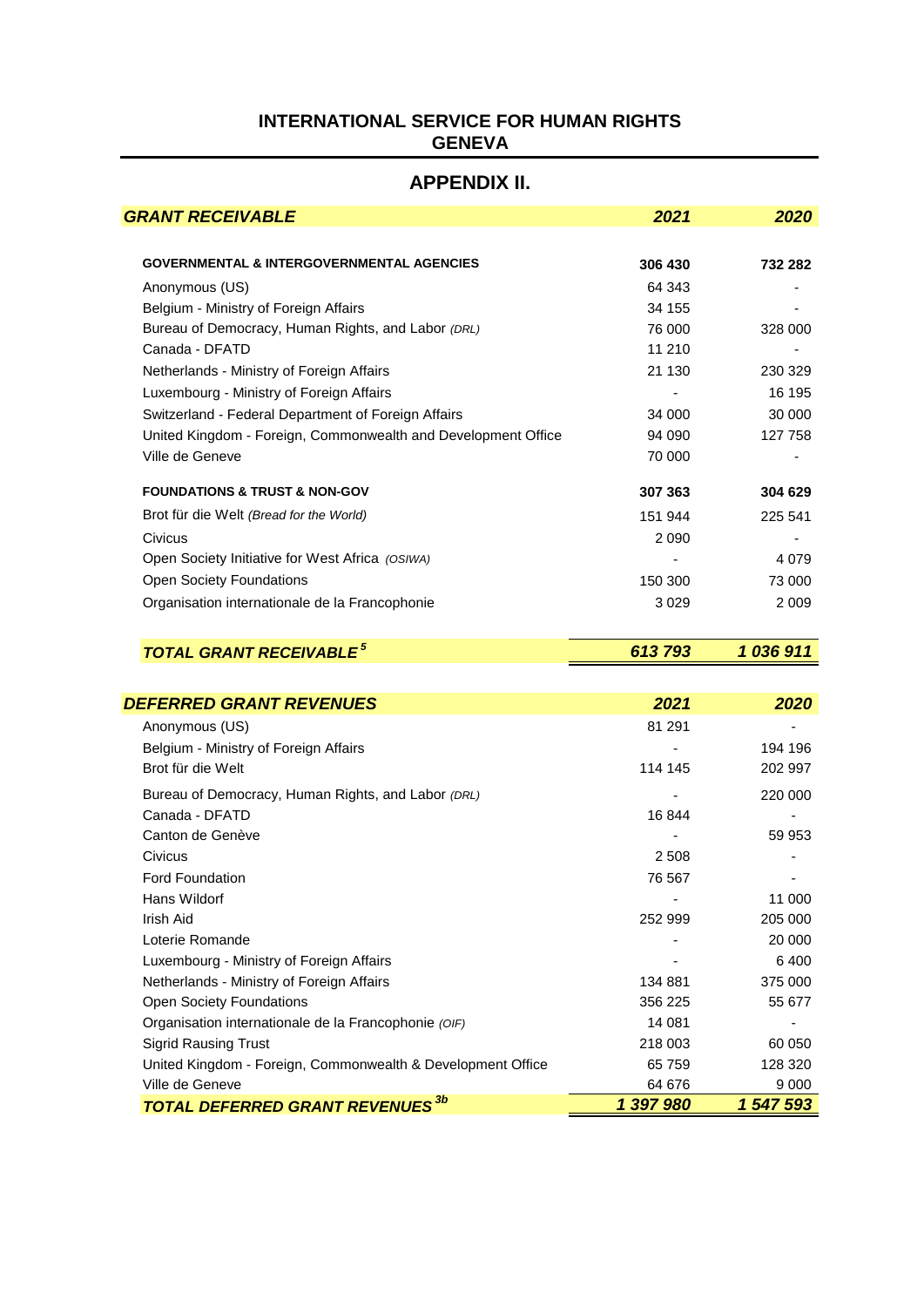## **GENEVA**

### *Notes to the financial statements for the year ending December 31, 2021*

| Note 1            | The International Service for Human Rights (ISHR) is an Association established in accordance<br>with articles 60 and seq. of the Swiss Civil Code. The objectives of the association are to support<br>human rights defenders and strengthen international and regional human rights law and<br>mechanisms through training, capacity building, information products and strategic advice and<br>advocacy.                                                                             |
|-------------------|-----------------------------------------------------------------------------------------------------------------------------------------------------------------------------------------------------------------------------------------------------------------------------------------------------------------------------------------------------------------------------------------------------------------------------------------------------------------------------------------|
| Note <sub>2</sub> | The accounts of the Association are maintained in accordance with Swiss legal requirements.<br>Costs and expenses incurred for the period, which have not been paid at the Balance Sheet date,<br>are recorded as expenses for the period and included as accrued expenses or provisions in the<br>Balance Sheet. Income due to be received for the period and expenses paid in advance in respect<br>of future periods are recorded as grants received in advance or prepaid expenses. |
| Note <sub>3</sub> | Grants, donations and contributions received are recorded as Income in the period specified in the contracts<br>with the Association.                                                                                                                                                                                                                                                                                                                                                   |
|                   | Note 3a Appendix I - Sub-section of Income under "Special contributions":                                                                                                                                                                                                                                                                                                                                                                                                               |
|                   | Australia - Permanent Mission to the UN in Geneva, Business & Human Rights Resource, The B-Team,<br>Asia Pacific Forum of National Human rights Institution.                                                                                                                                                                                                                                                                                                                            |
| Note 3b           | Grants received in respect of future periods are recorded as liabilities in the Balance Sheet as deferred<br>revenue (Appendix II).                                                                                                                                                                                                                                                                                                                                                     |
|                   | The deferred revenues related to Brot für die Welt, Netherlands - MFA, Open Society Foundations and<br>Sigrid Rausing Trust are multi-year grants restricted for two or three years.                                                                                                                                                                                                                                                                                                    |
| Note 4            | Foreign exchange gains and losses are accounted separately in the P&L and not reflected under other income.<br>In 2021, CHF 40'974 in foreign exchange losses have been recognized in re-evaluating the EUR bank account<br>balances against the Swiss Francs.                                                                                                                                                                                                                          |
| Note 5            | The financial statements include grant receivables for a total of CHF 712'291 for which the funds had not<br>reached the ISHR bank account as of December 31, 2021 (CHF 1'036'911 in 2020). Such grants have been<br>confirmed fully or in parts as 2021 funding and are recorded as Revenue in the P&L and as grants receivable<br>on the Balance Sheet. Exceptions see note 3b for multi-year grants.                                                                                 |
| Note 6            | ISHR's New York office is operated by US Friends of ISHR Inc (ISHR-US), which is incorporated under section<br>402 of the New York Not-for-Profit Corporation Law and a charitable corporation under section 501(c)(3) of the<br>US Internal Revenue Code. ISHR exercises and maintains effective control over ISHR - US.                                                                                                                                                               |
|                   |                                                                                                                                                                                                                                                                                                                                                                                                                                                                                         |